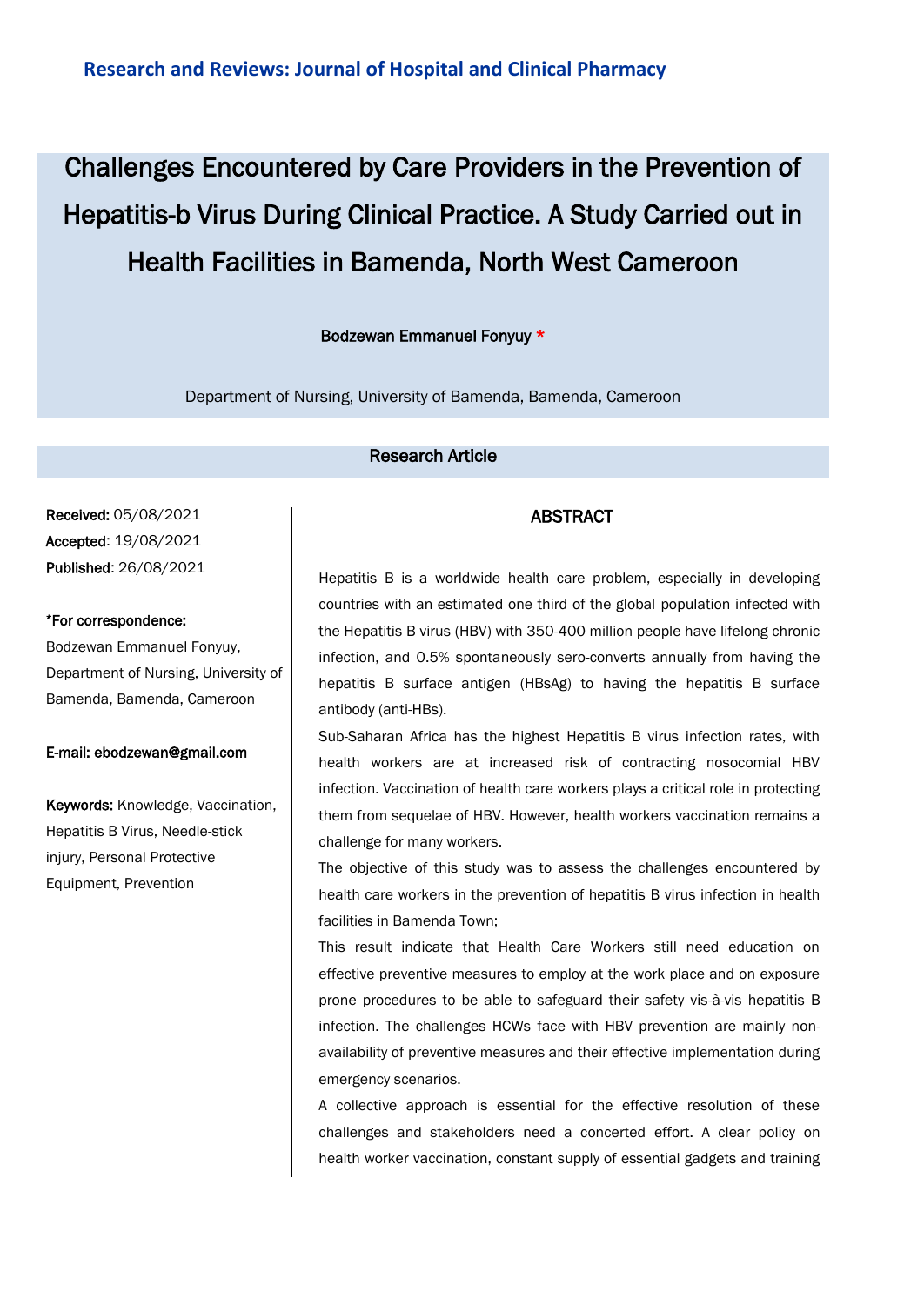on their use and effective follow up, and availability of PPE and education of health workers on effective post exposure interventions should be envisaged.

#### INTRODUCTION

Hepatitis B Virus (HBV) infection is a global public health problem affecting millions of people every year and causing disabilities and death. Globally, it is estimated that approximately 257 million people are infected, particularly in Low-Income and Middle-Income countries. About 1 million people die each year (2.7% of all deaths) from causes related to viral hepatitis, mostly liver diseases, including liver cancer and cirrhosis. In highly endemic areas, Hepatitis B is most commonly spread from Mother-to-Child at birth (Perinatal transmission), or through Horizontal Transmission (exposure to infected blood and other body fluids), especially from an infected child to an uninfected child during the first five years of life and through needle pricks in health workers. It is equally transmitted through contact from an infected partner to an uninfected partner. An estimated 50 to 80% of cases of primary liver cancer results from infection with HBV. According to a study carried out in 2014, an estimated 350 million people were infected with Hepatitis B Virus. In the Global Burden of disease study 2010, HBV was estimated to have resulted in 786 000 deaths, the vast majority being attributed to liver cancer (351000 deaths) and Cirrhosis (312000 deaths). However, the epidemiology of HBV globally is changing because of the impact of universal infant vaccination programs [1].

Regions of the world in which HBV prevalence is classified as intermediate (2% to 7%) include; North Africa, Middle East, Parts of Eastern and Southern Europe, Parts of Latin America and South Asia.

Transmission during delivery are the major transmission routes in areas of intermediate prevalence (rate of 3-5%). These regions include Eastern and Northern Europe, Japan, the Mediterranean basin, the Middle East, Latin and South America, and Central Asia. One study reported approximately 43% of HBV-infected individuals live in South, Central and West Asia, Eastern Europe, Russia and Central and South America, with a prevalence rate of 2-7% and a lifeline HBV risk of 20-60%. In areas of high prevalence (≥8%, generally 10-20%), the predominant mode of transmission is perinatal and the disease is transmitted vertically during early childhood from the mother to the infant. Approximately 45% of individuals infected with HBV live in high prevalence areas, with a lifetime infection risk of over 60%, as demonstrated by the presence of hepatitis B core antigen (HBcAg) in serum. Such regions include China, Southeast Asia, Indonesia, Sub-Saharan Africa, Pacific Islands, Parts of Middle East and the Amazon Basin.

An estimated 257 million people are living with hepatitis B virus infection (defined as hepatitis B surface antigen positive). In 2015, Hepatitis B resulted in 887000 deaths, mostly from complications (including cirrhosis and hepatocellular carcinoma).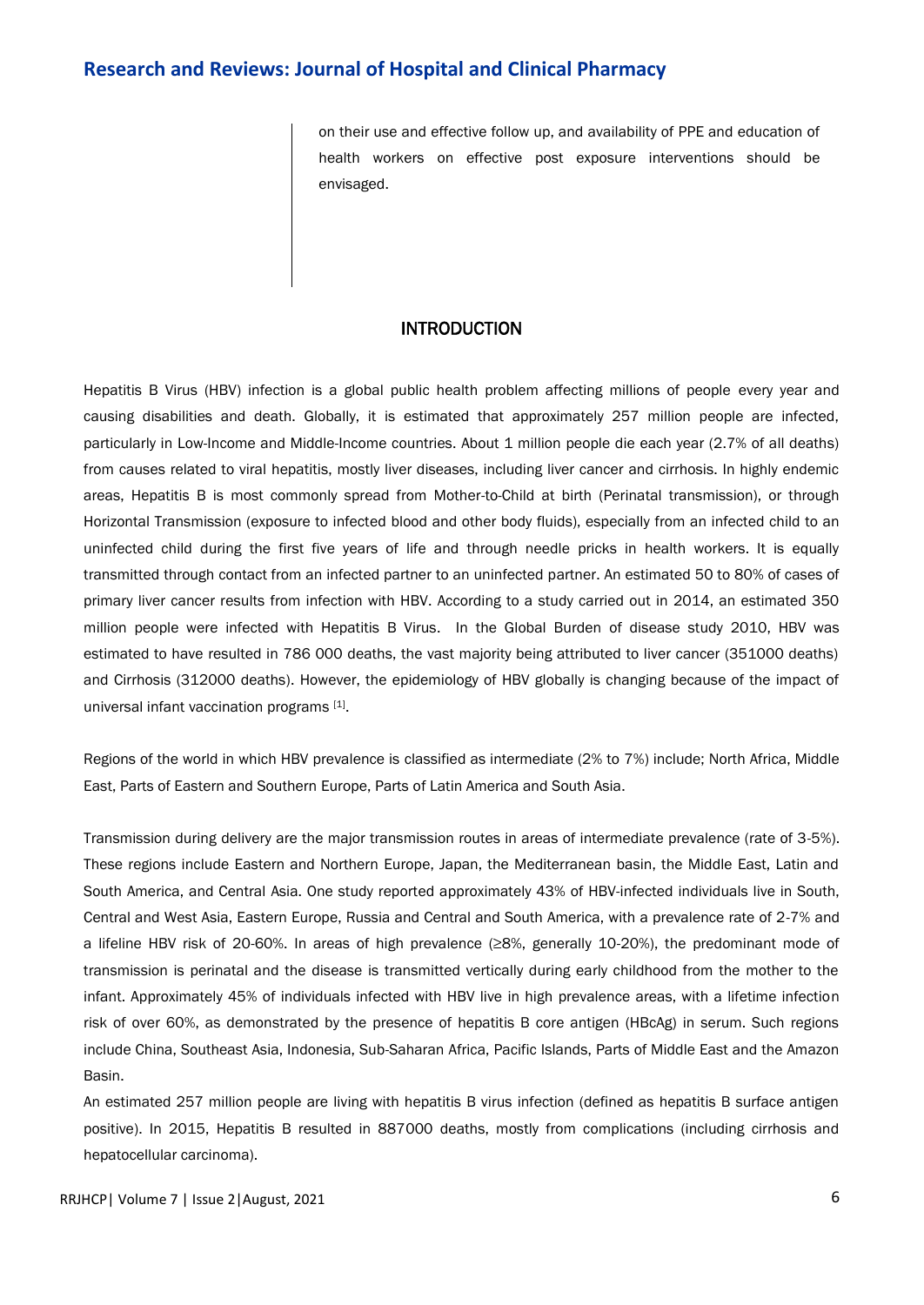Chronic hepatitis B infection is the major contributor to the development of approximately 50% of cases of Hepatocellular Carcinoma (HCC) worldwide. Studies indicate that the level of Hepatitis B Virus (HBV) DNA, which indicates viral replication, is a strong predictor for cirrhosis and HCC regardless of other viral factors. Approximately 9% of patients in Western Europe who have Cirrhosis develop HCC due to hepatitis B infection at a mean follow-up of 73 months. The probability of HCC developing 5 years after the diagnosis of Cirrhosis has been established at 6%, and probability of decompensation is 23%.

In immune-competent adults, less than approximately 4% of HBV infections become chronic, whereas up to 90% of perinatal infected infants will have chronic disease. Among children who acquire HBV infection between ages 1 and 5years, 30-50% become chronically infected.

According to the World Health Organization (WHO), by the end of 2010, the HBV had been routinely introduced in 179 countries, with a global coverage of 75%. Coverage in the Americas was 89%, in Europe, 78%, in Africa, 76%; and in Southeast Asia, 52%. In Taiwan, which in 1984 launched a nationwide HBV vaccination program, the prevalence of HCC in children younger than 20 years has been reported to be 0.5% or less.

In the United States, the estimated annual incidence of HCC in patients infected with hepatitis B is 818 cases per 100 000 persons. In Taiwan, the annual incidence of this malignancy in patients with Hepatitis B and Cirrhosis is 2.8%. Familial clustering of HCC has been described among families with hepatitis B in Africa, the Far East and Alaska.

The prevalence of HCC in patients with co-infection is even higher. People infected with HBV and who have coinfections like hepatitis C, hepatitis D and HIV are more prone to developing HCC than those who just have HBV infection.

The rate of development of HCC per 100 persons, years of follow-up is 2% in patients with Cirrhosis and HBV infection, 3.7% in patients with hepatitis C virus (HCV) infection, and 6.4% in patients with dual HBV and HCV infection. These findings point to a probable synergistic effect on the risk of HCC.

Individuals co-infected with Hepatitis D Virus (HDV) are thought to have a higher rate of HCC and cirrhosis, with the virus reportedly increasing the risk for HCC 3-fold and mortality rates 2-fold in patients with HBV Cirrhosis. Worldwide prevalence of HDV co-infection among patients infected with HBV is 0-3%, with the highest prevalence in Mongolia, Southeast Turkey, and the Orinoco River in South America. The Speculation that HDV may promote hepato-carcinogenesis in these patients has been investigated with varying results. The prevalence of anti-delta among patients with Cirrhosis with and without HCC was not significantly different in one study, whereas most other investigations show the delta virus (HDV) to be more aggressive, with higher rates of Cirrhosis and cancer.

In addition to causing HCC and Cirrhosis, Hepatitis B infection is also able to develop active and acute forms of HBV infection in congenital and or acquired immunodeficiency and also following immunosuppressive therapy. Human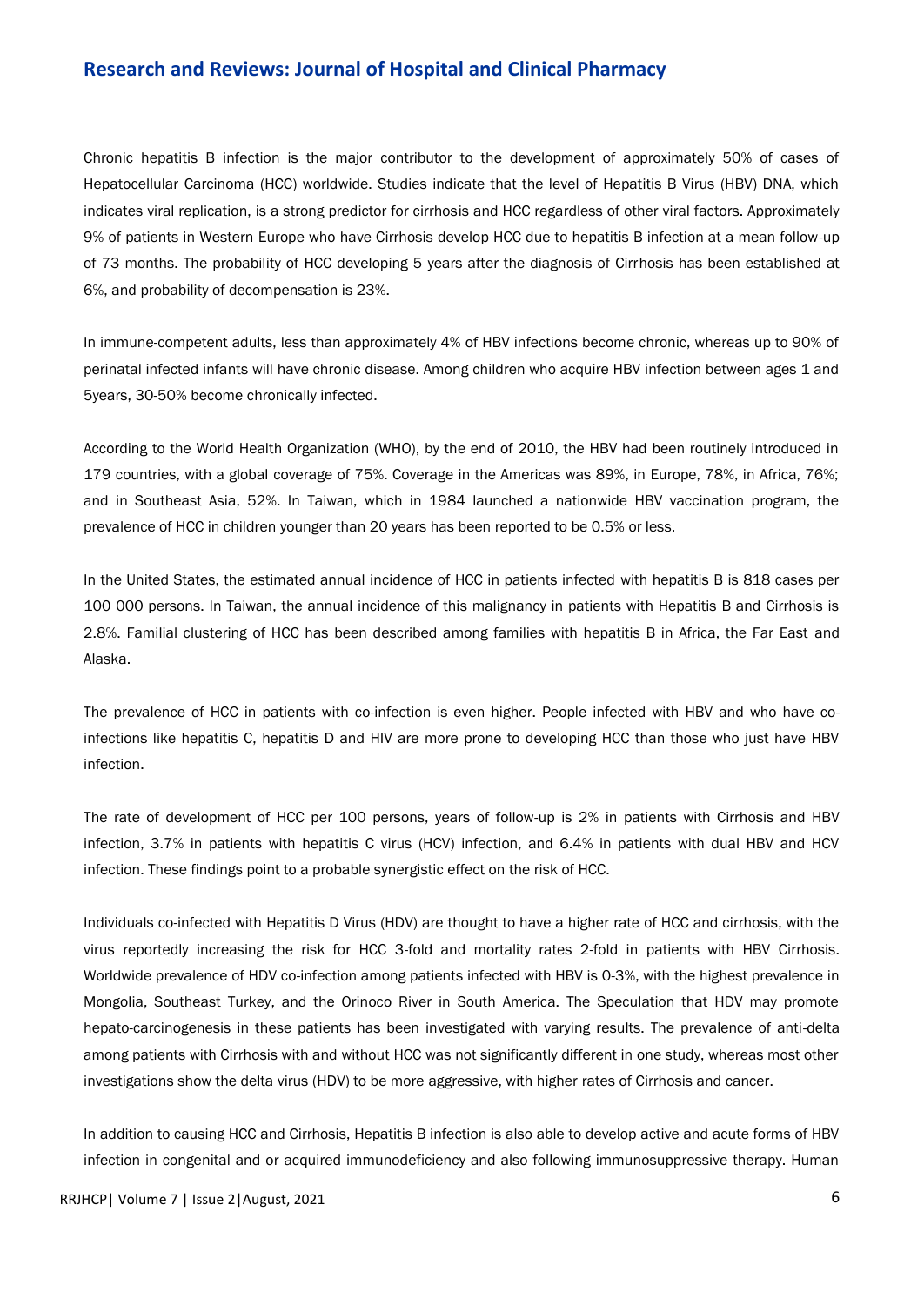Acquired Immunodeficiency Virus (HIV) attacks CD<sup>4+</sup> T cells, as critical cells in both cellular and humoral immunity, leading to defective cell-mediated and humoral immune responses and predisposing patients to future infectious diseases. It has been documented that one of the frequent complications of HIV infection is Hepatitis B co-infection and due to the common methods of transmission of these two viruses, the incidence rate of co-infection is increasing. It has been established that following reduction in CD4 positive cells count to lower than 200cells/ml, the immune system of HIV positive patients fails to develop an adequate immune response against microbial agents and as a result, re-activation of HBV infection and its related complications will occur. The prevalence of HBV co-infection among HIV positive patients are 3.7-59.8%, 3.6-59%, 1.8-28.6%, and 1.1-28.4% in the American, European, Asian and African countries respectively. According to this information, it can be concluded that, although, Africa and Asia are endemic areas for HIV, but the incidence of HIV/HBV co-infection is higher in the American and European populations.

Regions of the world in which HBV prevalence is classified as intermediate (2%-7%) include North Africa, Middle East, Parts of Eastern and Southern Europe, parts of Latin America and South Asia. The highest prevalence of up to 12% among adults was estimated to occur in Western Sub-Saharan Africa, followed by East and South Asia and the remaining parts of Sub-Saharan Africa with estimates of 5%-7% HBV prevalence among adults.

In 2018, the prevalence in Sub-Saharan Africa was estimated at 5-10%.According to, following the national survey on sero-prevalence of hepatitis B infection, it was confirmed that HBV infection is highly endemic in Nigeria (12.2%) a West African country, providing a prevalence within the estimate prevalence in Sub-Saharan Africa.

In Ghana which is another West African country, HBV infection is equally a major problem of public health. A review carried out by Richard et al, 2016 identified the prevalence of HBV in Ghana as detected by HBsAg sero-positivity to be high at 12.3%. This result is comparable to the prevalence rate reported. These results also align with the categorization of Ghana as a high HBV endemic country ( $\geq 8\%$ ).

The prevalence of HBV infection in Cameroon is high. Effective strategies to interrupt the transmission of HBV are urgently required. Specific attention is needed for rural settings, certain Regions and people born before the implementation of the HBV universal immunization programme In Cameroon in 2005.

According to a survey carried out by CAMPHIA in 2017 in Cameroon, Hepatitis B virus infection has a prevalence of 8% while HIV/AIDS prevalence rate stands at 3.4%. Differences exist across regions in Cameroon HBV seroprevalence. Prevalence across regions can be categorized in three groups: regions with high (>15%; far-North, North and South regions), with medium (8%-15%; Centre, East and South-West) and low HBV sero-prevalence (<8%; Littoral, North-West and West. Nevertheless, interpretation of this result should be done with caution.

The Sub-Saharan region of Africa has the highest Hepatitis B virus infection rates, and health workers are at increased risk of contracting nosocomial HBV infection. Vaccination of Health Care Workers (HCW) plays a critical role in protecting them from sequelae of HBV. However, health workers vaccination remains a challenge for many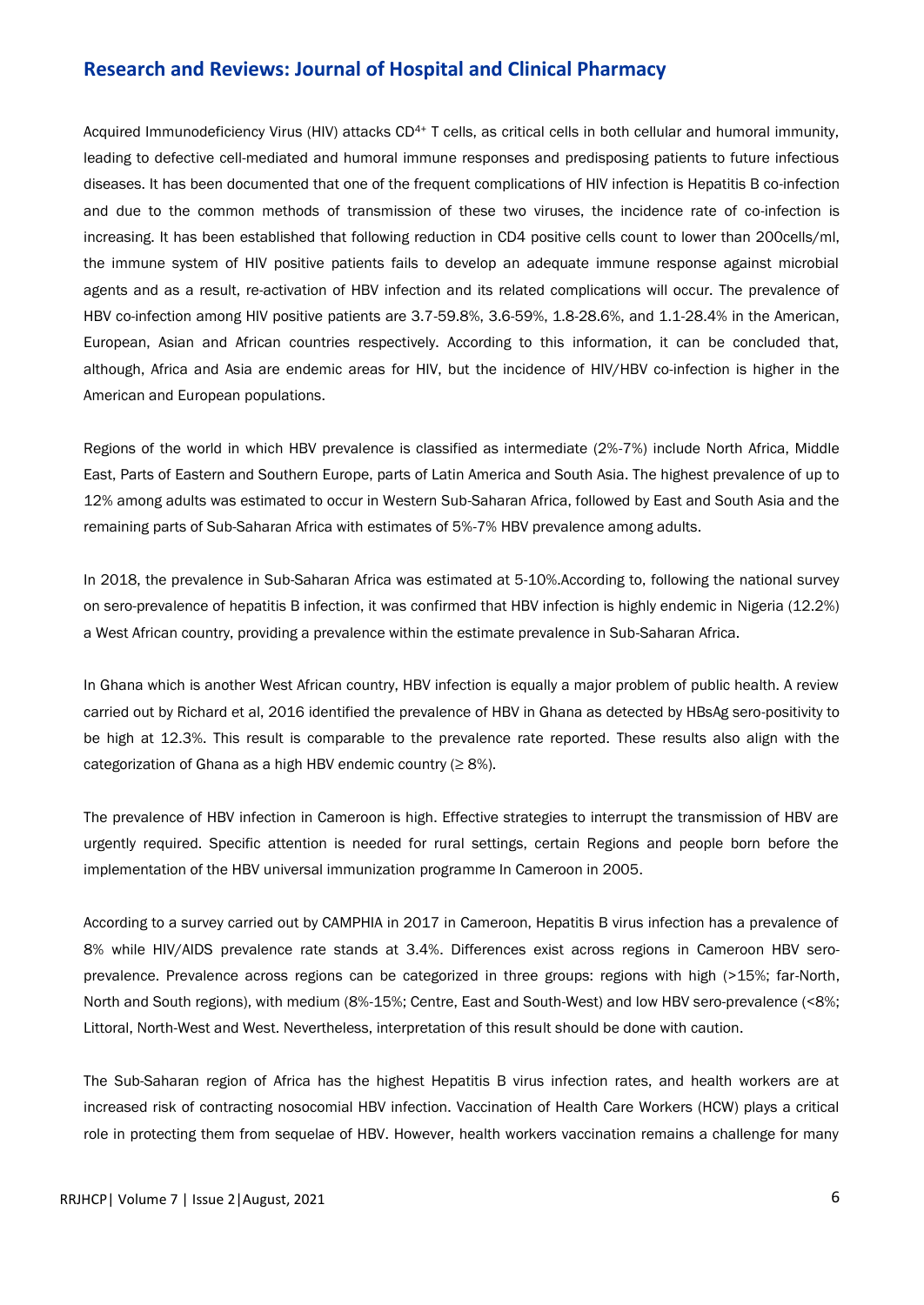workers. Vaccination and awareness of Health Care Workers in Sub-Saharan Africa is relatively high, but vaccination rates are lower, with 4.6- 6.4% of those ever vaccinated completing the vaccination regimen.

Hepatitis B infection is a preventable viral disease. Around 2 million health workers are exposed to Hepatitis B and have ten times higher risk of contracting the disease due to occupational exposure. Vaccination of the health care workers is of utmost importance in the prevention of Hepatitis B virus infection as it decreases the transmission effectively.

According to CDC Guidelines, an infected Health Care Worker should not perform exposure prone procedures at HBV DNA levels more than 1000IU/ml and an expert panel monitors the treatment. In most developing countries, facilities to measure HBV DNA levels and panel monitors are often limited, further exposing the health care workers to higher chances of contracting the virus even from their colleagues. The incidence of HBV has decreased since the advent of universal precautions and safe disposal of infected waste and sharps. Despite the decrease in incidence, much is still to be done to reinforce preventive measures against HBV particular in health care workers as they are increasingly being exposed to Hepatitis B virus as they care for patients at different levels. While HBV is vaccine-preventable and many countries have introduced vaccination in the past 20 years, most countries in Sub-Saharan Africa have Hepatitis B vaccines for infants only, without an adult catch up plan, and coverage is imperfect. In a study carried out in Sierra Leone in 2017, it was revealed that there is no national strategy plan for the prevention and control of Hepatitis B, either among health care workers or the general population and no routine surveillance or sero-surveys of infection [2].

The health care industry is powered by women and more than 76% of hospital employees are women. HBV is highly infectious and is 40 to 100 times more contagious than HIV (Human Immunodeficiency Virus). HBV can remain stable on the environmental surfaces for up to 7 days. It is therefore, the greatest threat of infection for health care workers. HBV infection can be prevented by following a simple and available vaccination schedule. Despite the high prevalence of HBV and effectiveness of the vaccine, there is no policy on routine vaccination of HCW in Cameroon. Awareness of transmission routes, risk involved in treatment procedures, and implementations of appropriate precautions when treating patients are critical in preventing the spread of the infection (Aroke et al, 2018). The prevention of nosocomial Hepatitis B virus remains a very challenging task that varies from region to region and across countries. The availability of preventive measures and their effective implementation is the greatest problem that places health care workers among the risk population for Hepatitis B virus. Hepatitis B virus is therefore, an important occupational hazard for health care workers. Going by a study carried out in the Netherlands, a large proportion of HCWs (especially nursing assistants) did not receive HBV vaccination and the reasons were the lack of payment support system for vaccination and the lack of attention to standard precautions.

According to information published in Cameroon Concord, the prevalence rate of Hepatitis B in Cameroon was estimated at 11.9%, that is about 2million persons and 1.0% for Hepatitis C that is about 200,000 persons.

HBV infection poses a major public health problem and according to WHO, there are more than two billion infected persons globally with 350million of them suffering from chronic disease which principally comprises liver cirrhosis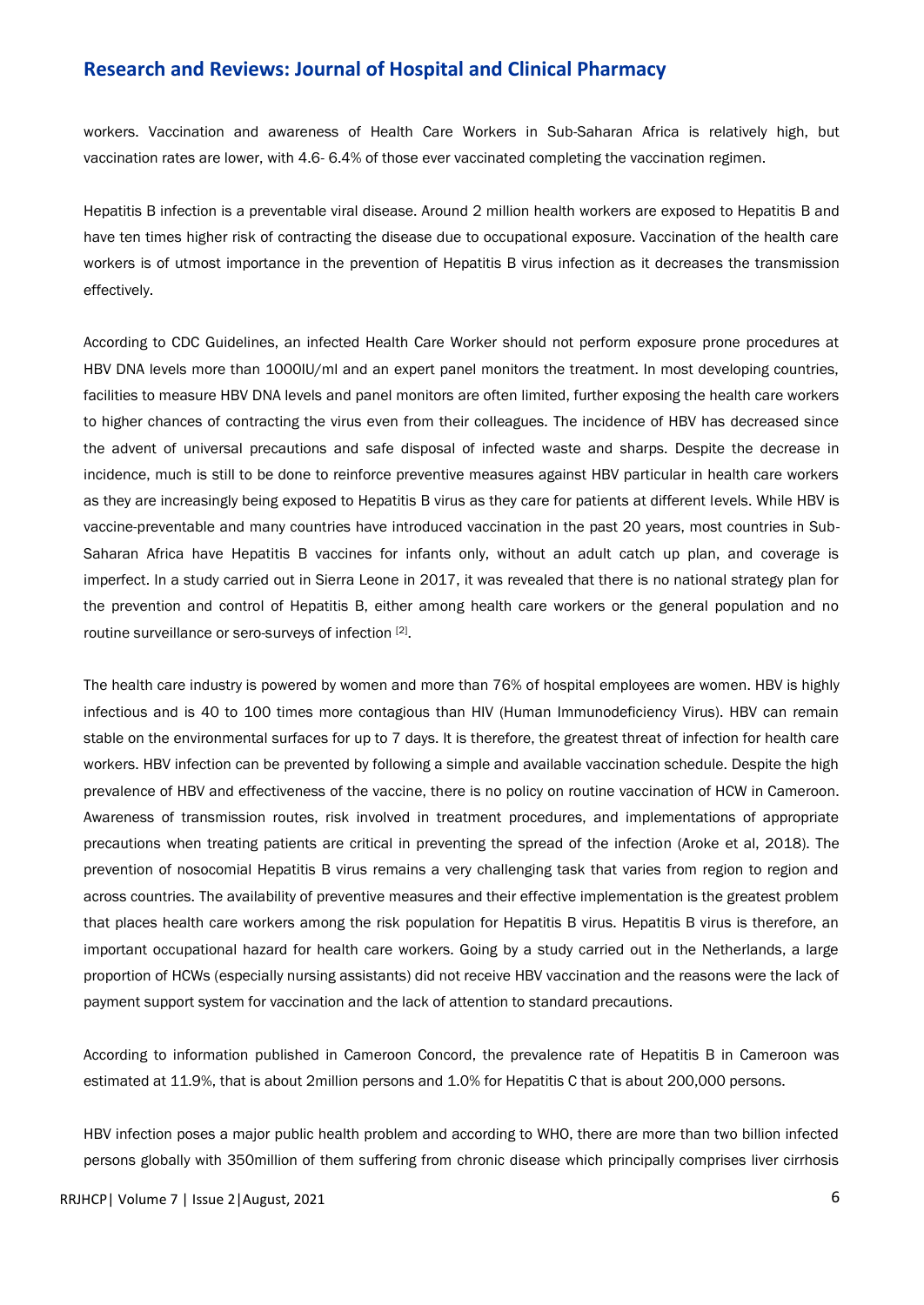and hepatocellular carcinoma. In developing countries most especially, hepatitis B features among the most pertinent infectious diseases. Sub-Saharan Africa has particularly high hepatitis B virus (HBV) infection prevalence and according to different studies, values range between 7-26% in different countries. WHO estimates that about two million HCWs are exposed each year and Sub-Saharan Africa and other low income countries account for about 90% of the infections resulting from these exposures. Generally HBV transmission risk from infected carriers to others who get exposed varies from 6 to 30%. In the health care setting, the risk of transmission is two way, from patient to HCW or from HCW to the patient and a surge in cases of the latter has been reported. There have been 50 spates of transmission of HBV from HCW to patients since 1972 with 48 HCWs including 39 surgeons transmitting the disease to about 500 patients. Greater exposures are recorded among nurses than among any other health care profession. In developing countries usually, hepatitis B knowledge among HCWs is inadequate and their preventive practices likewise. In Cameroon only a very limited number of studies have been conducted on the prevalence of the HBsAg and associated factors among HCWs despite a rising prevalence.

A study carried out in Fako Division of the South West Region of Cameroon revealed that HCWs in the Division have a low knowledge level about hepatitis B infection, its transmission, prevention and vaccine availability. This is coupled with a high occurrence of occupational exposure among these HCWs especially those who are less qualified. From same study, the prevalence of HBsAg in HCWs in Fako Division stood at 4.98% which is however, lower than in other regions of the country.

Positive HCWs are not only a risk to their families but most especially to the patients they cater for. Elsewhere in Africa similar HBsAg prevalence to that of Cameroon have been reported among HCWs, such as 8.1 % in Uganda, 7 % in Tanzania.

The World Health Organization (WHO) has recommended that high-risk groups, including health workers, be targeted for routine provision of HBV vaccine to protect them from infection. Despite the fact that health workers are an accessible and easily identifiable population in which to implement vaccination strategies, many countries (including those in the West) face challenges in addressing at-risk target groups, and 24% of the health workforce worldwide remains unvaccinated against HBV.

The Sub-Saharan region has the highest HBV rates, ranging from 5% to 8%, with high human immunodeficiency virus (HIV) and HBV co-infection (15%) rates. The region also faces critical shortages of health workers; despite shouldering 24% of the global disease burden, it has only 3% of the global health workforce. Morbidity and mortality related to chronic diseases, such as HIV, and potentially HBV, contribute to high attrition among health workers. While many of these countries have implemented universal HBV vaccination for infants , there is limited visibility on what is happening related to protecting health workers from an infection that can be easily prevented with a threedose regimen of the HBV vaccine. This review provides an insight into practices/measures currently in place in the Sub-Saharan region addressing vaccination of health workers against HBV.

The study had as main objective to assess the challenges encountered by Health Care Providers in the prevention of Hepatitis B virus infection during professional practice. Specifically, it was geared at: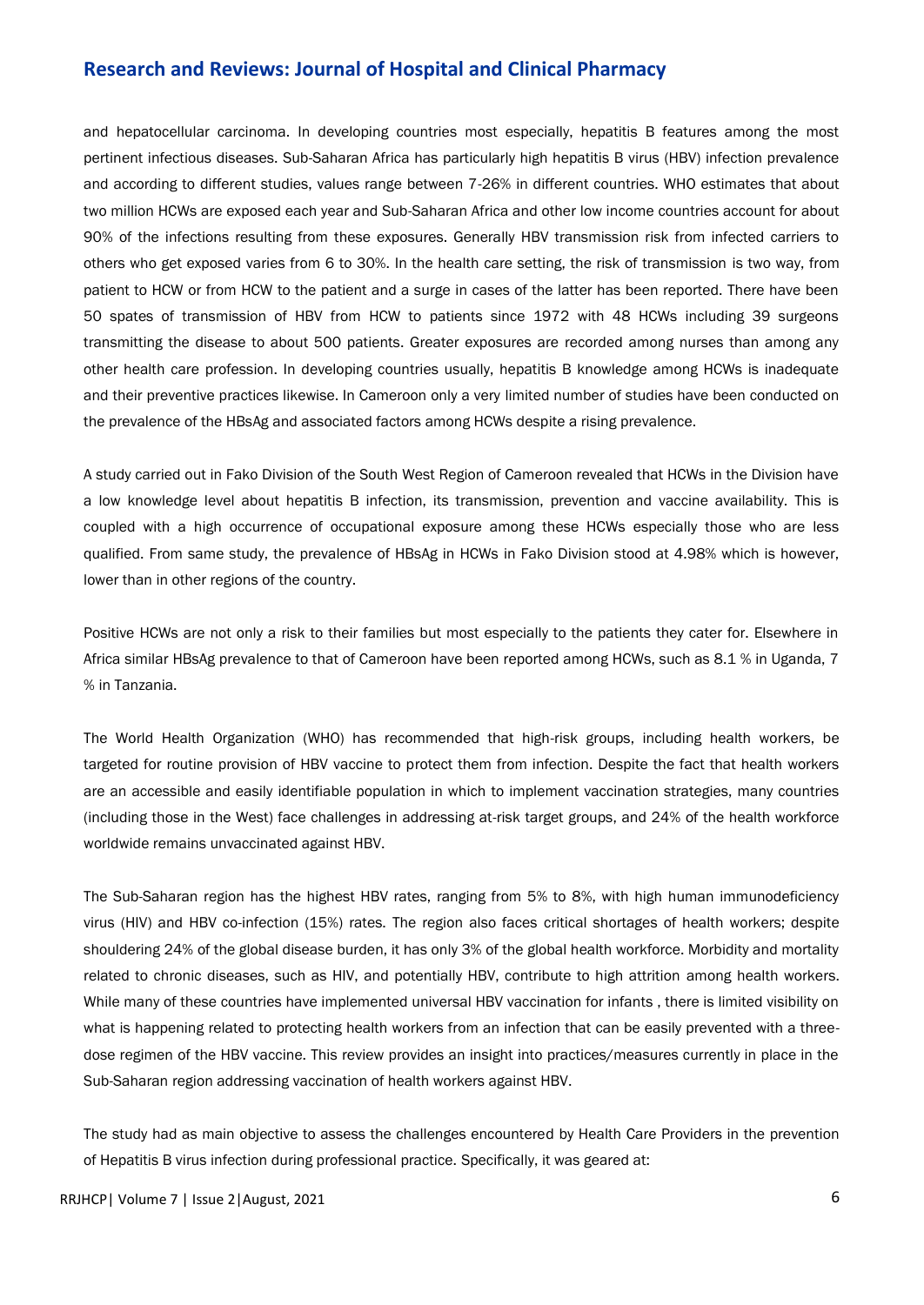- Finding out the mechanisms employed by Health Care providers in avoiding Hepatitis-B Virus infection during professional practice.
- Assessing the availability and proper utilization of preventive gadgets or equipment to curb Hepatitis-B Virus infection.
- Assessing the challenges encountered by Health Care Providers in the implementation of preventive measures against HBV infection.
- Identifying possible measures that can resolve these challenges so as to curb the infection of Health Care Providers.

# MATERIALS AND METHODS

The investigators used a cross-sectional design where data was collected from a sampled population of HCWs that fell within the inclusion criteria at a given point in time, and their practical preventive measures and challenges encountered in preventing Hepatitis B Virus were assessed as per the study objectives.

This was limited to Healthcare Providers serving in the Bamenda Regional Hospital, The Azire Integrated Health Centre and Saint Maria Soledad Catholic Hospital. Healthcare providers currently carrying out invasive procedures in these health institutions constituted the sample population.

The researcher used a non-probabilistic random sampling technique to recruit participants where questionnaires were administered to health care providers currently practicing invasive procedures in the Health Facilities who fell within the inclusion criteria. This was done for three weeks until the sample size was reached. The tool used for data collection was a well-structured questionnaire designed according to the specific objectives of the study.

An authorization letter was obtained from the Regional Delegate for Public Health North West who is the President of the Ethical Committee. In the health facilities, letters of authorization were written to the various health authorities and a written consent obtained from each respondent before administering the questionnaires.

Primary data collection was effected with the help of structured questionnaires. The questionnaires were administered to the participants after securing informed consents from individual respondents. After handing the questionnaire to each participant, the investigator went on to orient them on how to respond to the questions in the questionnaire [3].

# RESULTS AND DISCUSSION

#### Socio-demographic characteristics

RRJHCP | Volume 7 | Issue 2 | August, 2021 **6** This study was done to assess the challenges health care providers encounter in the prevention of Hepatitis B infection in contemporary clinical practice. 80 clinical workers of the three hospitals were signed for the exercise,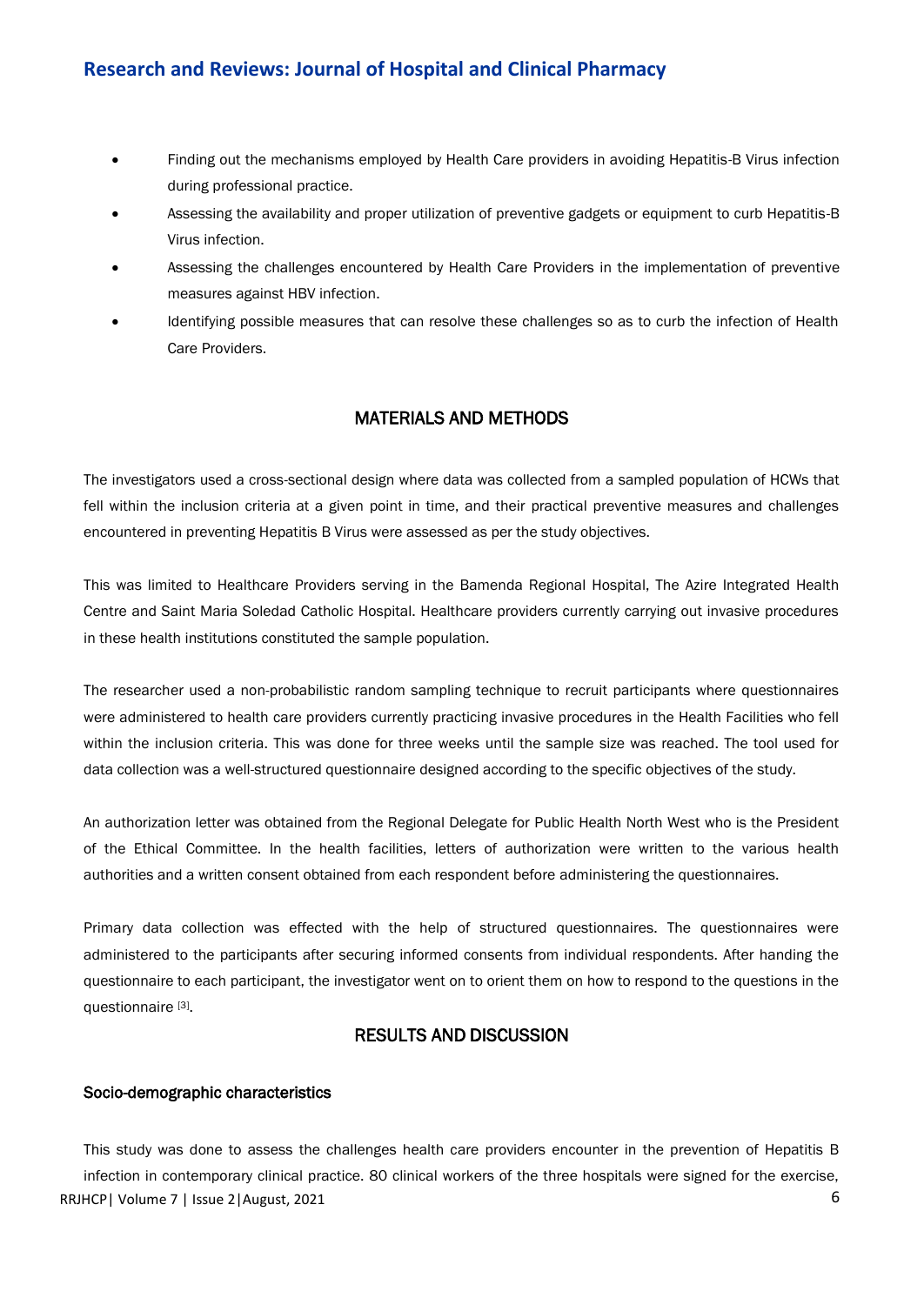15 males (37.5%) and 25 females (62.5%). This is a little lower than data published by Dan Diamond (2014) which revealed that more than 76% of hospital employees are women (Table 1).

| Age range | Frequency | Percentage |
|-----------|-----------|------------|
| $20 - 29$ | 44        | 55         |
| $30 - 39$ | 28        | 35         |
| $40 - 49$ | 6         | 7.5        |
| $50 - 59$ | 2         | 2.5        |
| Total     | 80        | 100        |

Table 1. Distribution of respondents according to age.

It was equally observed that 65% of participants were nurses; this could be attributed to the fact that nurses work in diverse departments of the hospital and therefore, required in a higher number than other health workers.

Fifty-five percent of the respondents were between the age of 20-29 years, 35% between the age of 30-39, 3 (7.5%) were between the age of 40-49 years while 2.5% fell between the age of 50-59 years.70% of the respondents have worked between 0-5 years, 25% have worked between 6-10 years, while 5% have worked for more than 15 years. This is consistent as the majority young staff are reflected in the number of health workers that have served between 1-5 years. This could pose a potential risk to the entire staff if pre-employment vaccination is not emphasized and implemented (Table 2) [4].

Table 2. Distribution of respondents according to level of professional education.

| Qualification      | Frequency | Percentage |
|--------------------|-----------|------------|
| Medical doctor     | 8         | 10         |
| <b>BNS</b>         | 14        | 17.5       |
| Anaesthetist       | 4         | 5          |
| <b>SRN</b>         | 34        | 42.5       |
| Lab scientist      | 2         | 2.5        |
| Lab Technician     | 4         | 5          |
| <b>SRN Midwife</b> | 6         | 7.5        |
| Nurse Assistant    | 4         | 5          |
| Lab Ass Technician | 4         | 5          |
| Total              | 80        | 100        |

#### Hepatitis B Virus infection

Results obtained from this study indicate that health care workers are well aware of hepatitis B virus infection. All 100% participants demonstrated good awareness of the condition as their definitions were consistent with the WHO (2018) definition, though few were not were not very certain on the mode of transmission.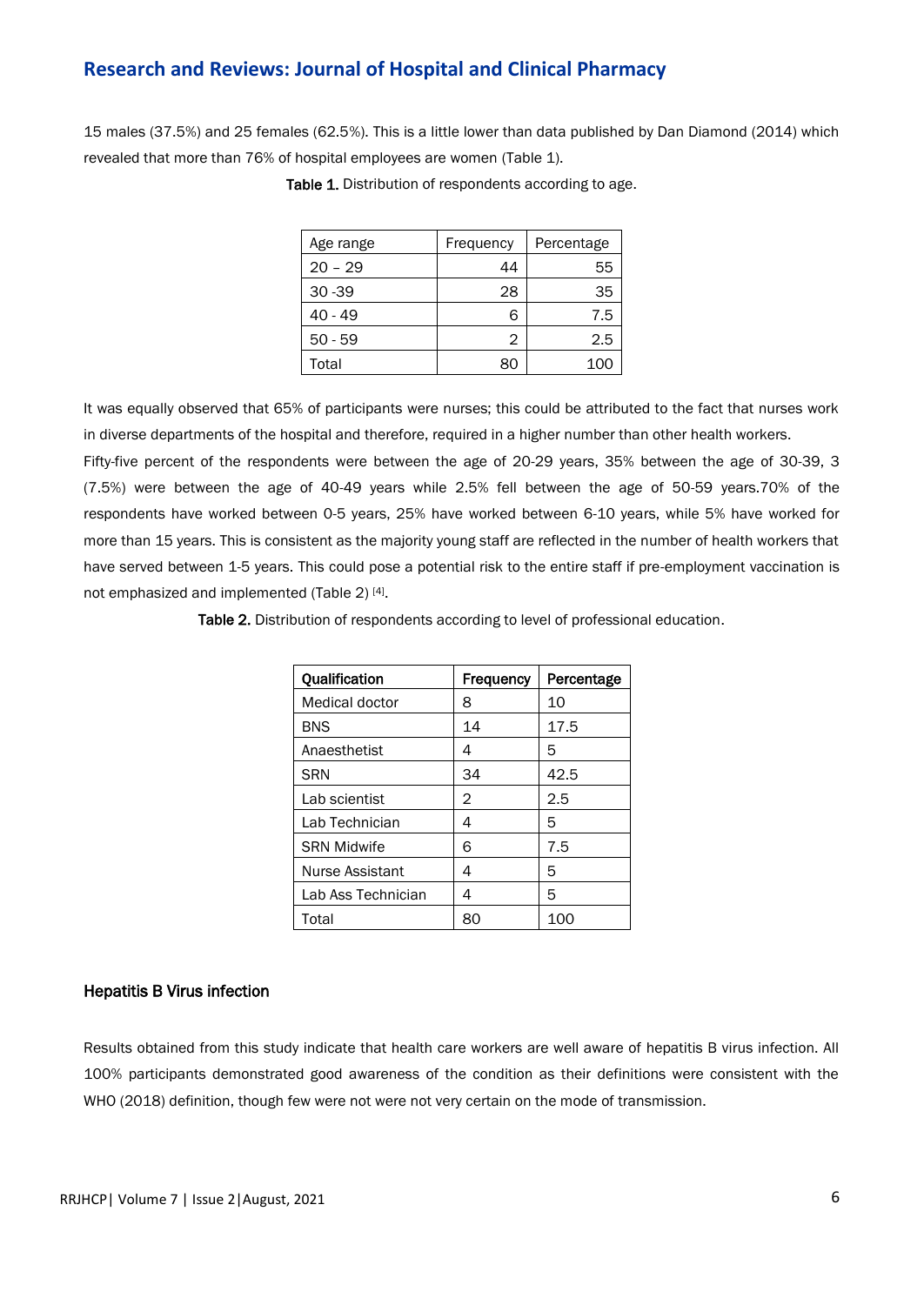This is however, in contrast with a study carried out in Fako Division of the South West Region of Cameroon which revealed that HCWs in the Division have a low knowledge level about the hepatitis B infection, its transmission, prevention and vaccine, coupled with a high occurrence of occupational exposure among these HCWs especially those who are less qualified of the 80 participants recruited, 57.5% practiced poor prevention techniques, where majority depend on the use of examination gloves, 35% practice moderately good prevention techniques where they uphold vaccination, proper utilization of PPE and the avoidance of accidental pricks, 7.5% employed good preventive which they enumerated as proper use of PPE, vaccination, disinfection of equipment and work surfaces. This result indicate that Health Care Workers still need education on effective preventive measures to employ at the work place and on exposure prone procedures to be able to safeguard their safety vis-à-vis hepatitis B infection. They discovered that HCWs such as nurses, physicians, medical students and nursing students receive incomplete and variable training in infection control (Figure 1).





Availability of post exposure prophylaxis and post exposure interventions

It is evident that the availability and knowledge on the protocol for post exposure prophylaxis is low among the respondents. Out of the 80 recruits, 47.5% did not know whether there were PEPs in the health facility or not, 30% said PEPs were not available while 22.5% were certain of the availability of PEPs in the health facility. This statistics confirms the fact that the respondents have limited knowledge on the availability of PEPs and this will eventually hamper the effective utilization of PEPs. This data is further proven by the fact that only 12.5% of the respondents have good knowledge of post exposure intervention, as only this number gave responses that were consistent with the standard precautions

#### Knowledge of availability of preventive equipment

Asked to list protective equipment present in the health facility, 17.5% named gloves and aprons, 35% named gloves, 27.5% listed gloves, face masks, aprons, boots and goggles, 20% listed gloves, safety boxes, sterilization machine and disinfecting solution. This shows that their knowledge on what protective equipment are needs to be improved upon. This inadequate knowledge could be attributed to the fact that majority of respondents, 50% said they do not receive any training on prevention of HBV.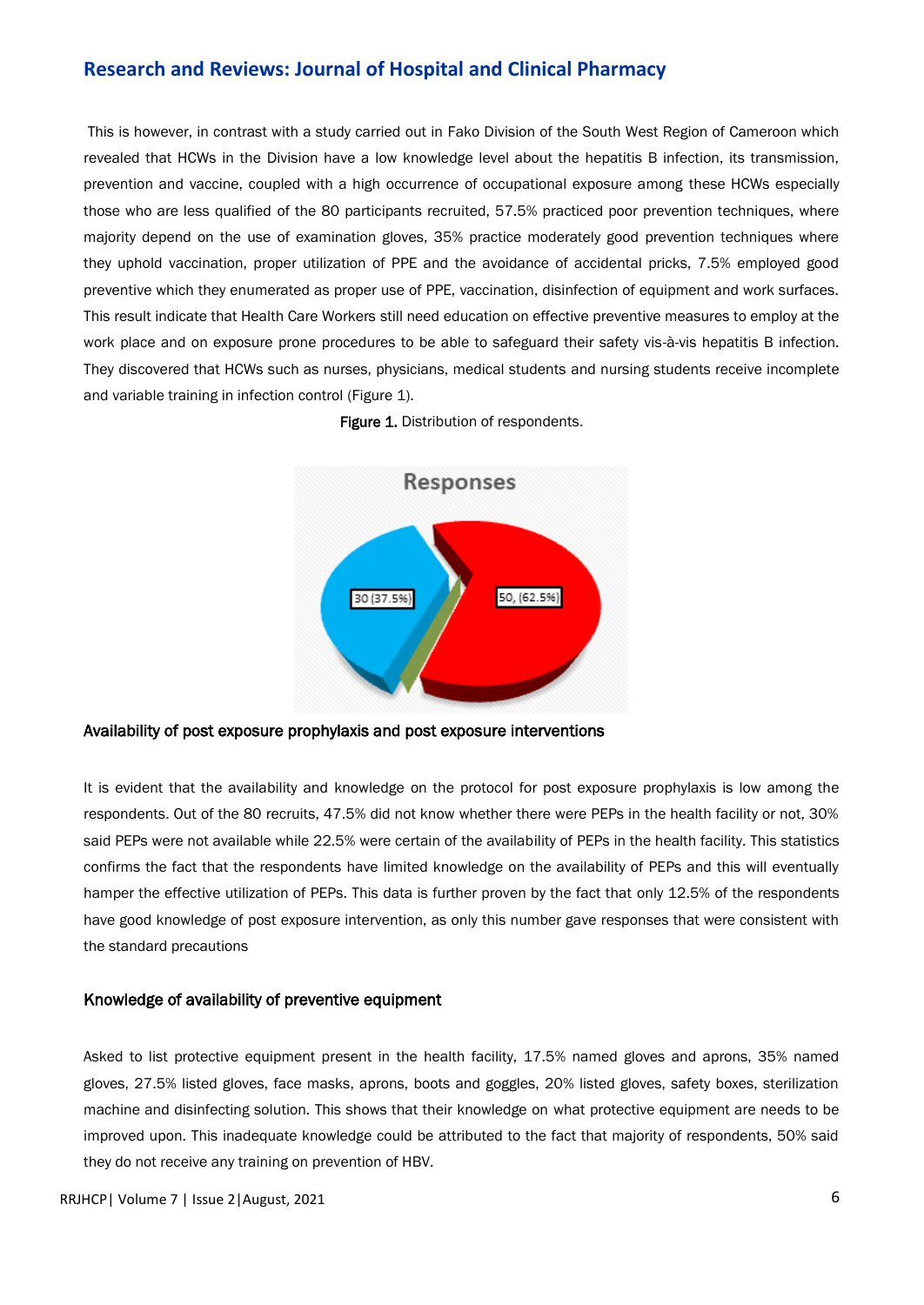#### Vaccination status of health care workers

Out of the 80 participants, 67.5% were vaccinated and 32.5% were not vaccinated. This is similar to a study carried out, which states that despite the fact that health workers are an accessible and easily identifiable population in which to implement vaccination strategies, many countries (including those in the West) face challenges in addressing at-risk target groups, and 24% of the health workforce worldwide remain unvaccinated against HBV.

Of the 26 unvaccinated, 92.3% cited financial constraint as their barrier. This is in line with a study carried out in the Netherlands, which revealed that a large proportion of HCWs (especially nursing assistants) did not receive HBV vaccination due to the lack of payment support system for vaccination and the lack of attention to standard precautions (Figure 2)<sup>[5]</sup>.



Figure 2. Distribution of respondents according to vaccination status.

Meanwhile, the institution's policy on vaccination is not clear to many health workers as 60% respondents said vaccination cost is subsidized, 5% said the institution covers all the cost of staff vaccination, 27.5% revealed that staff cover the whole cost, and 7.5% said they have no idea. An understanding of the vaccination policy by all staff is imperative to enhance good decision making and ensure a good vaccination coverage among HCWs. Specific Challenges encountered by HCWs.

Healthcare workers still face numerous challenges in implementing preventive measures. These challenges range from vaccination to availability of PPE and PEP, knowledge on proper use of these equipment and many more. Out of the 80 participants in the study, 5% stated that they have no specific challenge in the implementation of preventive measures against HBV. Of the other 95% participants, 27.5% said their main challenge is periodic unavailability of PPE, 25% face difficulties using PPE during emergency situations, 17.5% cited workload as their challenge, 15% simply had negligence as their challenge and 10% usually faced the challenge of avoiding stigma on the patient by not putting on gloves.